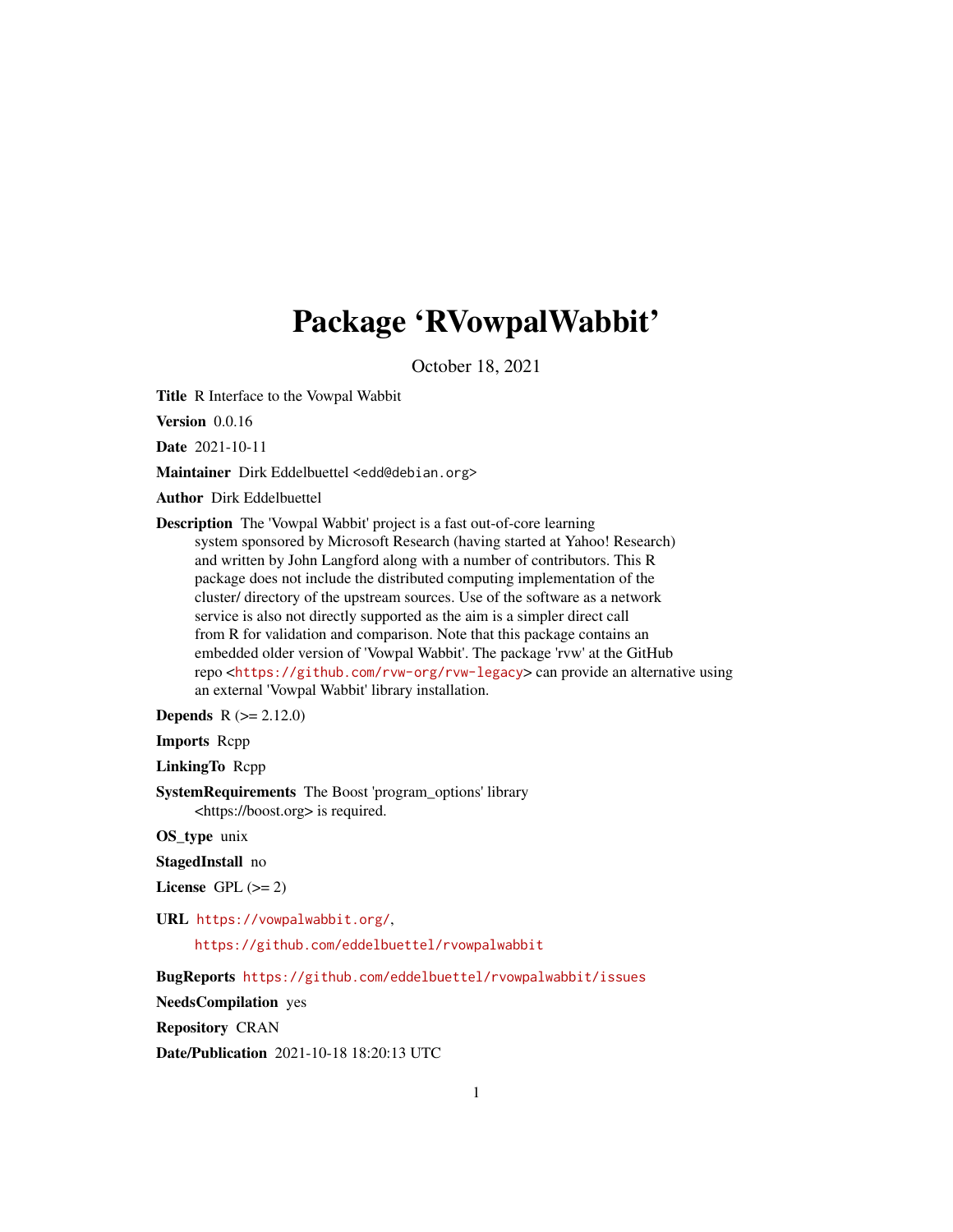### <span id="page-1-0"></span>R topics documented:

|--|--|--|--|--|--|--|--|--|--|--|--|--|--|--|--|--|--|--|--|--|--|--|--|--|--|--|--|--|--|--|--|--|--|--|--|--|--|--|--|--|--|--|--|--|--|--|--|--|--|

#### **Index** [4](#page-3-0)

vw *Run the Vowpal Wabbit fast out-of-core learner*

#### Description

The vw function applies the Vowpal Wabbit on-line learner to a given data set and model. Vowpal Wabbit is a project sponsored by Yahoo! Research and led by John Langford. At present, this package provides a simple yet crude interface.

#### Usage

vw(args, quiet=TRUE)

#### Arguments

| args  | A character vector containing the same arguments one would use on the command- |
|-------|--------------------------------------------------------------------------------|
|       | line with the standalone vw binary.                                            |
| quiet | A boolean switch which, if set, suppresses most output to stdout.              |

#### Details

Vowpal Wabbit is a very fast on-line machine learning application. Some documentation for it is provided via the upstream wiki referenced below.

#### Value

The vw returns a small data.frame with a number of summary statistics function returns a character string of a fixed length containing the requested digest of the supplied R object. For MD5, a string of length 32 is returned; for SHA-1, a string of length 40 is returned; for CRC32 a string of length 8.

#### Note

The RVowpalWabbit package contains the original test and validattion data, models, and output. In order to call the vw function with relative path names (as in the Vowpal Wabbit documentation), it is easiest to first change to a directory above all these files as for example via

```
## change to 'test' directory of package
setwd( system.file("test", package="RVowpalWabbit") )
```
which computes where the package is installed, and then adds the test directory to that path before changing to working directory to the resulting path.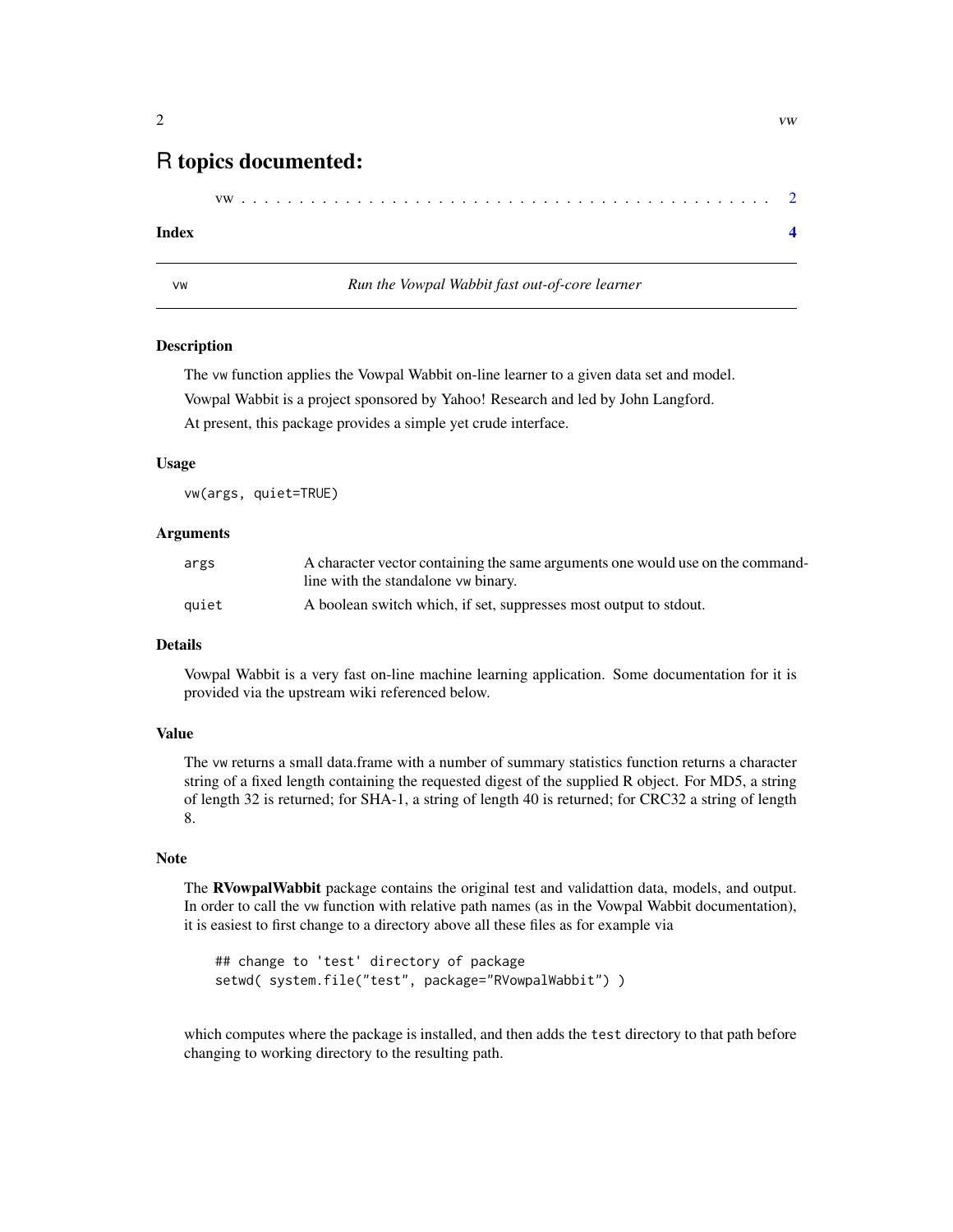$vw$  3

#### Author(s)

Dirk Eddelbuettel <edd@debian.org> for the R interface; John Langford along with Daniel Hsu, Nikos Karampatziakis, Olivier Chapelle, Paul Mineiro, Matt Hoffman, Jake Hofman, Sudarshan Lamkhede, Shubham Chopra, Ariel Faigon, Lihong Li, Gordon Rios, and Alex Strehl for Vowpal Wabbit.

#### References

[https://github.com/VowpalWabbit/vowpal\\_wabbit/wiki](https://github.com/VowpalWabbit/vowpal_wabbit/wiki)

#### Examples

## also see demo(vw) from which this is a subset

library(RVowpalWabbit)

```
# Test 3: without -d, training only
# {VW} train-sets/0002.dat -f models/0002.model
test3 <- c("-t", system.file("test", "train-sets", "0002.dat", package="RVowpalWabbit"),
           "-f", file.path(tempdir(), "0002.model"),
           "--cache_file", file.path(tempdir(), "0002.cache"))
res <- vw(test3)
```
res